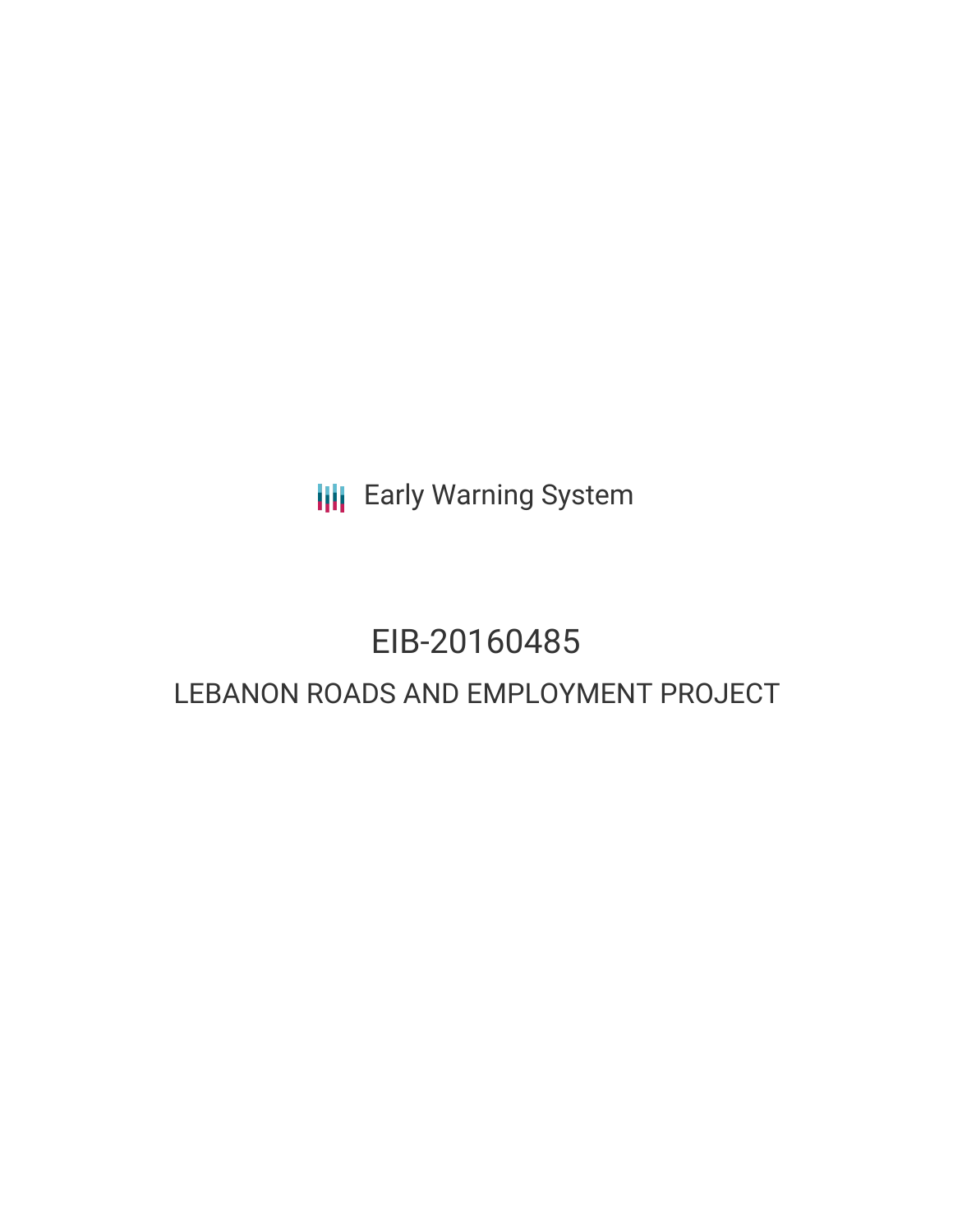

### **Quick Facts**

| European Investment Bank (EIB)                                   |
|------------------------------------------------------------------|
|                                                                  |
|                                                                  |
| REPUBLIC OF LEBANON - COUNCIL FOR DEVELOPMENT AND RECONSTRUCTION |
|                                                                  |
|                                                                  |
| $$199.54$ million                                                |
| \$199.54 million                                                 |
| \$560.11 million                                                 |
|                                                                  |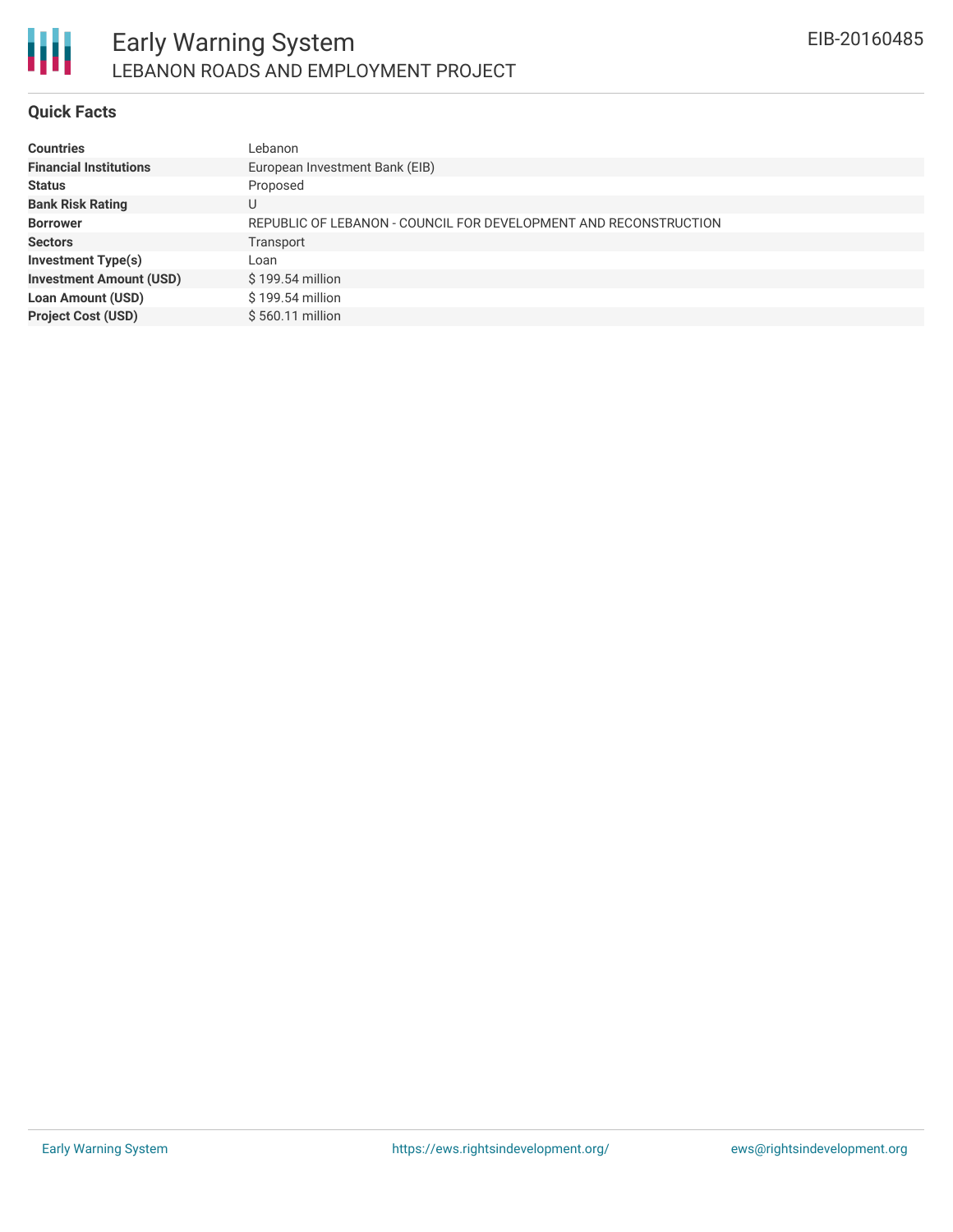

### **Project Description**

According to EIB website, the project consists of a framework loan for rehabilitation and safety improvements of part of the national and regional road networks in Lebanon. It is designed to meet Lebanon's developmental needs in the road sector while also stimulating the economy, creating jobs and raising road safety standards on the road network.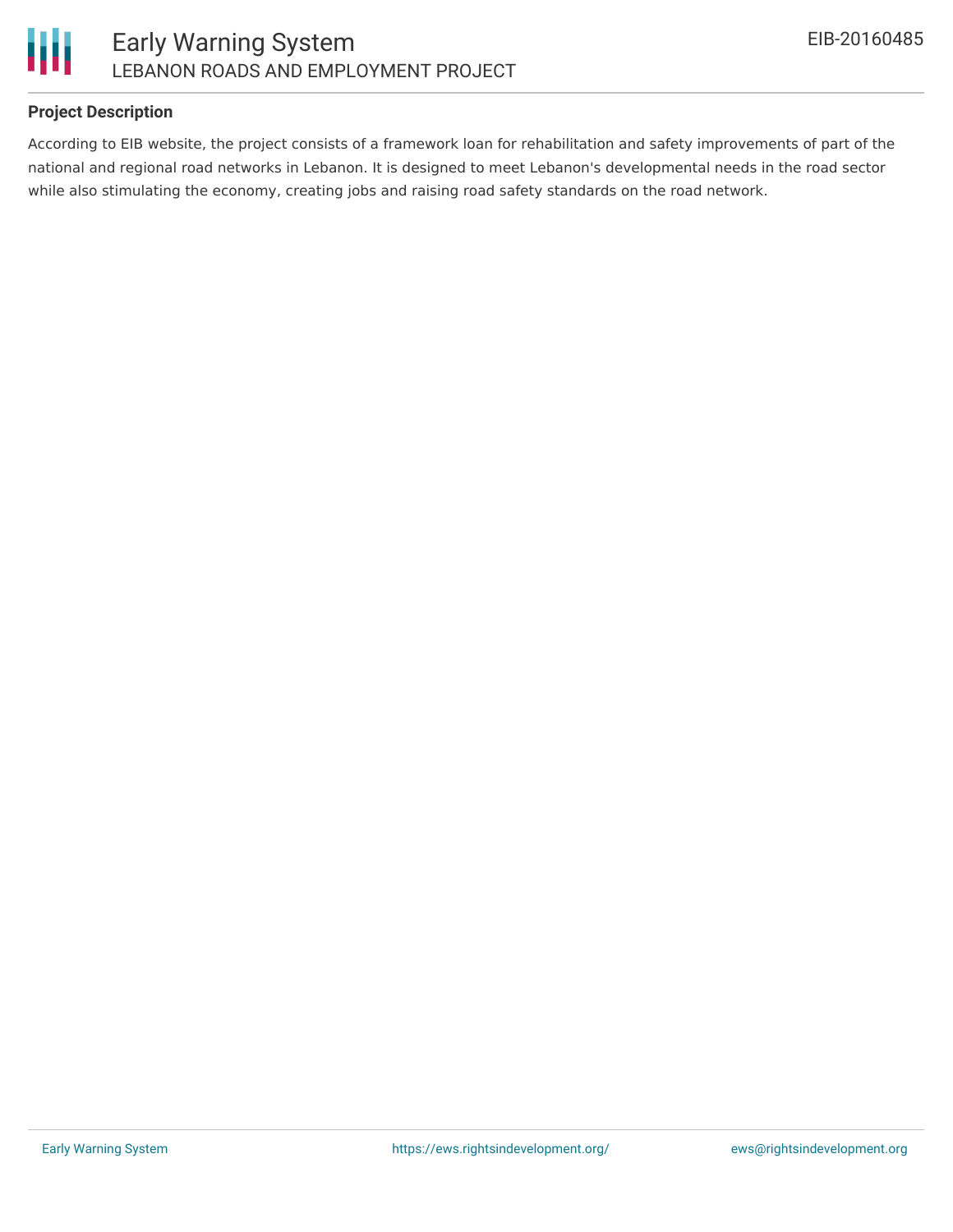# 朋

### **Investment Description**

European Investment Bank (EIB)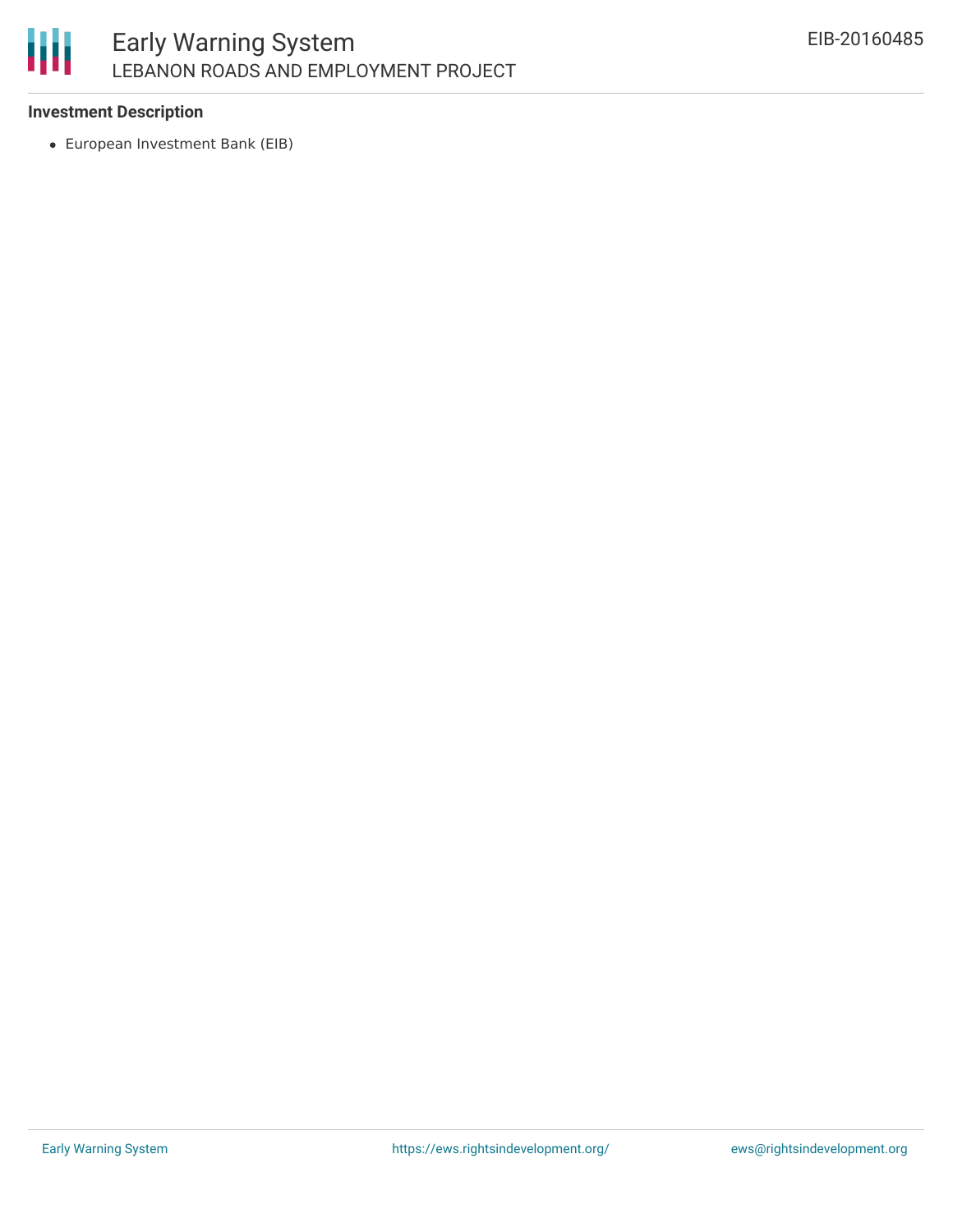### **Contact Information**

\*No contact information provided at the time of disclosure\*

#### **ACCOUNTABILITY MECHANISM OF EIB**

The EIB Complaints Mechanism is designed to facilitate and handle complaints against the EIB by individuals, organizations or corporations affected by EIB activities. When exercising the right to lodge a complaint against the EIB, any member of the public has access to a two-tier procedure, one internal - the Complaints Mechanism Office - and one external - the European Ombudsman. A complaint can be lodged via a written communication addressed to the Secretary General of the EIB, via email to the dedicated email address complaints@eib.org, by completing the online complaint form available at the following address: http://www.eib.org/complaints/form, via fax or delivered directly to the EIB Complaints Mechanism Division, any EIB local representation office or any EIB staff. For further details, check:

http://www.eib.org/attachments/strategies/complaints\_mechanism\_policy\_en.pdf

When dissatisfied with a complaint to the EIB Complaints Mechanism, citizens can then turn towards the European Ombudsman. A memorandum of Understanding has been signed between the EIB and the European Ombudsman establishes that citizens (even outside of the EU if the Ombudsman finds their complaint justified) can turn towards the Ombudsman on issues related to 'maladministration' by the EIB. Note that before going to the Ombudsman, an attempt must be made to resolve the case by contacting the EIB. In addition, the complaint must be made within two years of the date when the facts on which your complaint is based became known to you. You can write to the Ombudsman in any of the languages of the European Union. Additional details, including filing requirements and complaint forms, are available at: http://www.ombudsman.europa.eu/atyourservice/interactiveguide.faces